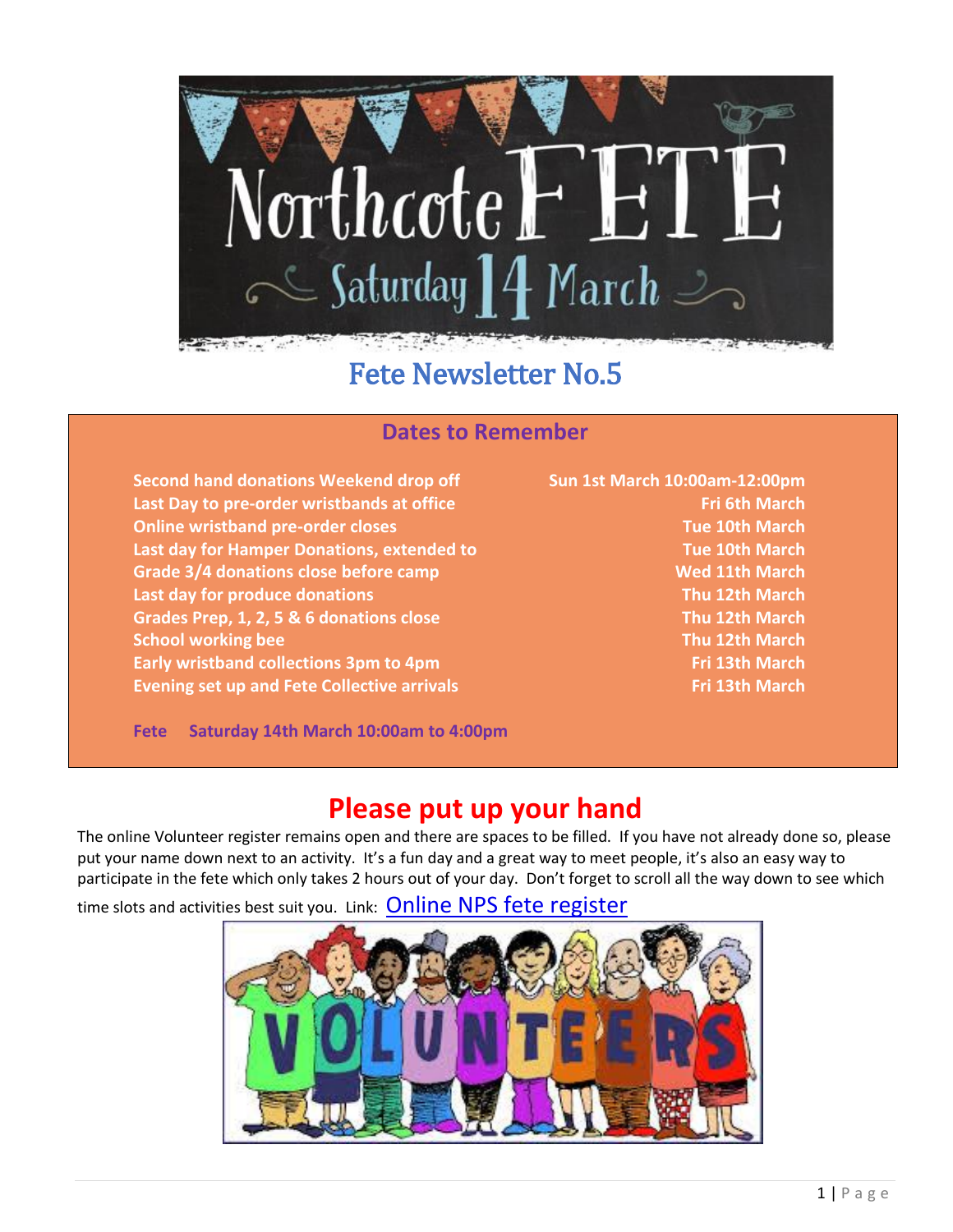If you are having trouble accessing this link, please copy into your internet browser or try from your desktop computer (not phone or tablet).

# **Wristband and Ticketing Information**

Individual notes and email links were sent home this week for families to pre-order their wristbands. Pre ordering not only helps us to organise, but provides a cheaper rate for families at the school. Wristbands purchased on the day have an increased costing. Orders for prepaid wristbands should be made via the TryBooking website and a link to this is below:

#### <http://www.trybooking.com/123810>

Or complete the attached form that went home with your child this week. **\*\* Please note important dates above for purchase cut off dates \***

### **Second Hand Donations**

**NO MORE DONATIONS TO BE DROPPED OFF IN THE FOYER.**

Any remaining second hand donations can be dropped off this Sunday between the hours of 10:00am and 12:00pm or on fete day directly to the stall ready to be sold. **But please remember only goods that are of a quality to be resold. It ends up costing the school money to dispose of items that are not sale-worthy, so please think carefully about what you donate.**

This means;

No broken or chipped items No stained or dirty clothes All toys with working parts – and must still be working No puzzles or games with missing pieces No electrical items, we cannot guarantee their safety No out of date magazines No baby items (prams, high chairs etc)

### **Classroom Donations**

All students should have received a letter from their class teacher by now for grade specific donations and helping on the stalls. Boxes have been provided in all classrooms and if you have any queries please contact your fete committee.

| Grade Prep | 6 pack of juice drink or water                                               |
|------------|------------------------------------------------------------------------------|
| Grades 1&2 | 2 cans of soft drink                                                         |
| Grades 3&4 | 2 chocolate blocks                                                           |
| Grades 5&6 | Tombola lollies and any old nail polishes or new cans of coloured hair spray |

### **Parent Donations**

Did you all see the note attached to the Poster Competition?

**Mystery bottle** – donations can be handed directly to office staff

**Happy Hamper** – donations can be left in the classrooms in the Hamper Box.

Please contact your fete committee if you did not receive the note or for any questions relating to these donations.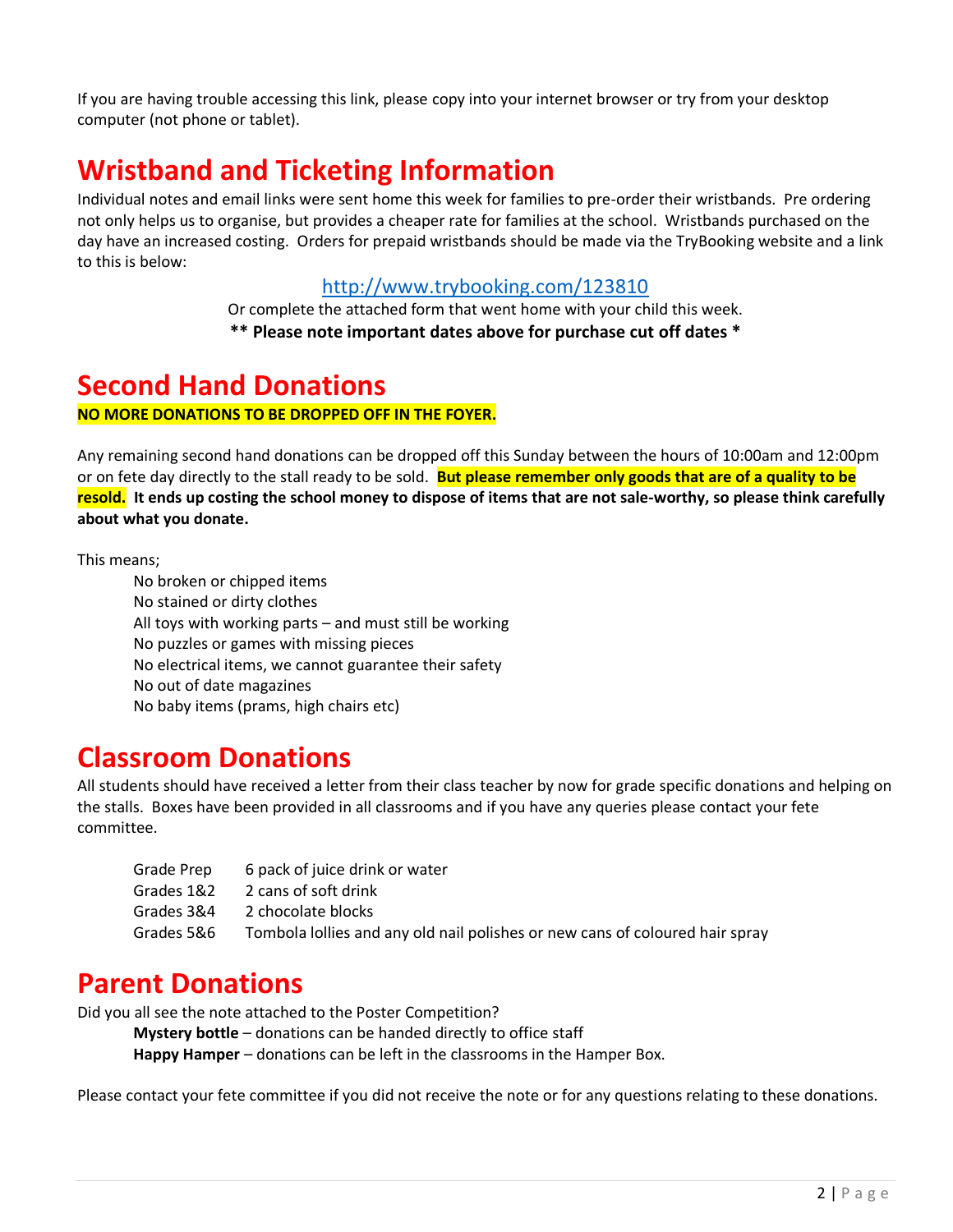# **Poster Competition**

Did you all get your poster for our Poster Competition? How are your kids going to display their poster and have you helped them send a picture to us yet? There are prizes to be won for the most creative.

## **Treasure Island Donations**

Do you have any old beaded necklaces, little treasures, fake gold coins, coloured stones? All of these can be used in the Treasure Island sand pit. Each year children spend hours scouring the sand pit for these hidden treasures, while the pirates watch on. You need to be quick before someone else gets to them. Donation box in the office foyer area.



#### **I hope we caught your attention last week with what to expect at the Fete! Now here's more……….**

**Produce Stalls…**Our school is proud of the stalls we run at the fete. Northcote primary specialises in second hand goods, homemade products plus a variety of food and drink stalls.

# **Craft Stall**

The craft stall only sells homemade products including baby booties, scarves, hats, bags, dress up costumes, card and gift tags and jewelry. Items for donating can be left in the box outside the office. Contact stall coordinator Amanda O'Donnell [Amanda.odonnell@gmail.com](mailto:Amanda.odonnell@gmail.com) or phone 0448 895 440.

# **Plant Stall**

Looking for potted succulents, seedlings and a way to transform your garden with native plants? The Plant stall will have a great selection that you can choose from. The plant stall organizers are calling for donations of rope, twine and cord to make a display of macramé plant hangers - so if you have any spare please contact Laura on 0481 092 588. Any colours / thicknesses will be useful.

# **Helens Harvest**

Did you know our school has a fantastic team of people that spend their time bottling, preserving and creating all kinds of yummy jams, sauces and preserves? All of which can be purchased on the day from this stall. To add your own bottles to the stall, please contact Emily Nance [ematt@netspace.net.au](mailto:ematt@netspace.net.au) or 0419 205 417



# **Cake Stall**

Another example of fantastic homemade produce. Cakes, slices, tarts, sticky treats all delicious and all produced by families at Northcote Primary. Students will be sent home with a plate, freezer bag and ingredients label next week, so that we have plenty of cakes and biscuits to offer on the day. Visit the stall early so you don't miss out! You can also buy a treat to go with your morning coffee.

# **Food Stalls**

What are you going to eat at this years fete? This year we have changed the times of the fete so you get to enjoy even more of our food and drink that's up for offer. Below is an example of a culinary itinerary to guide you through your day…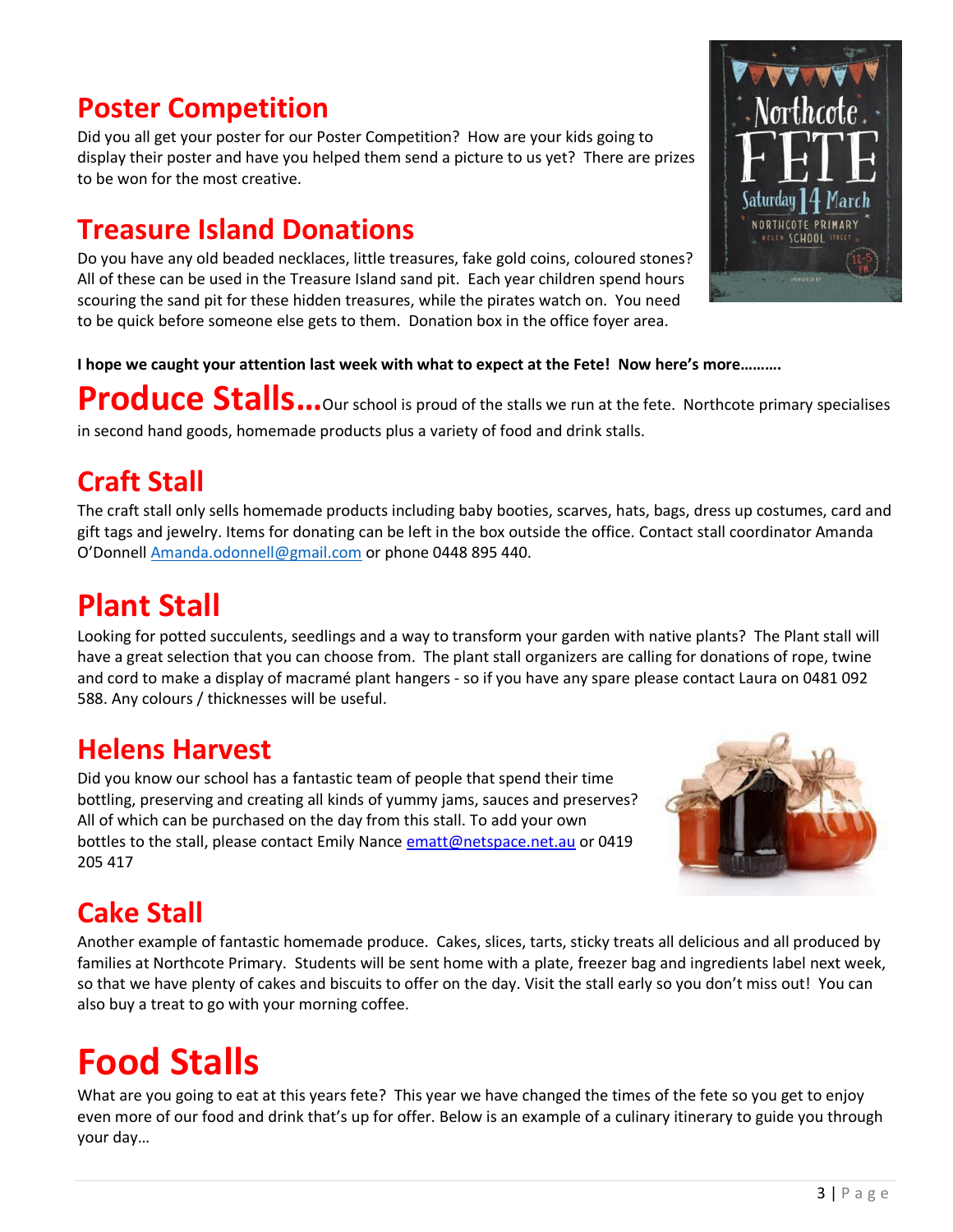Starting at 10:00am grab yourself a **coffee and cake** from our coffee stall then you can browse our stalls and rides before gearing up for lunch.



For the lunch menu we have on offer:

**BBQ** - serving up hamburgers, gourmet sausages and vegetarian burgers pita bread

**Souvlaki** - new this year, a traditional Greek Souvlaki with salad, sauce and meat all served in

**Salads** – a Japanese inspired salad stall for people seeking vegetarian and a more healthy option



After tasting our yummy lunch specials, visiting our stalls and rides it is now time to sit back and relax.



Grab yourself a drink from the bar that will be serving, **Beer, Wine, Champagne and Cider**.

Then it's time to soak up the atmosphere while taking in the music and conversing with your friends.

Don't forget to grab yourself a treat of **Pete's Poffertjes** with your favourite sauces and try one of our new **Antipasto platters** with cheese, pickled vegetables, cured meats and some tasty baguettes.



Having tried all of that, I am sure you will go home with a full, satisfied and nourished belly.

**(Please note - Some of you may decide that Beer and Pofferjes are the best (and only) culinary option throughout the entire day – the choice is yours!)**

# **Fund Raising Stalls**

Each year the school runs a small number of auctions and fundraising activities throughout the day.

Our **Silent auction** is a must when visiting the fete for items that have been donated by local families and businesses. These include weekends away at holiday houses, restaurant and service vouchers, and goods donated by local businesses.

Our major Sponsor Ray White Real Estate also run a **Loud auction**. This is done on the music stage starting at 2pm. Make sure you are around as we auction off some larger and more valued items. More details to come on auction items.

**Raffle Tickets** are sold throughout the day where you can take your luck in winning **a Hamper**. Hampers are packaged up from classroom donations and the more items donated, the more hampers we have! Previous years has seen us raffle off over 20 hampers each worth over \$100 in value. Don't miss out.

And the **Mystery bottle** has returned to the school fete**.** Parents, this one is for you, try your luck! For \$5 you can win yourself a bottle of something special. It might be a \$5 bottle of Olive Oil or a \$20 bottle of wine. You don't know unless you have a go. Donations for this stall are to be made directly to the office staff.